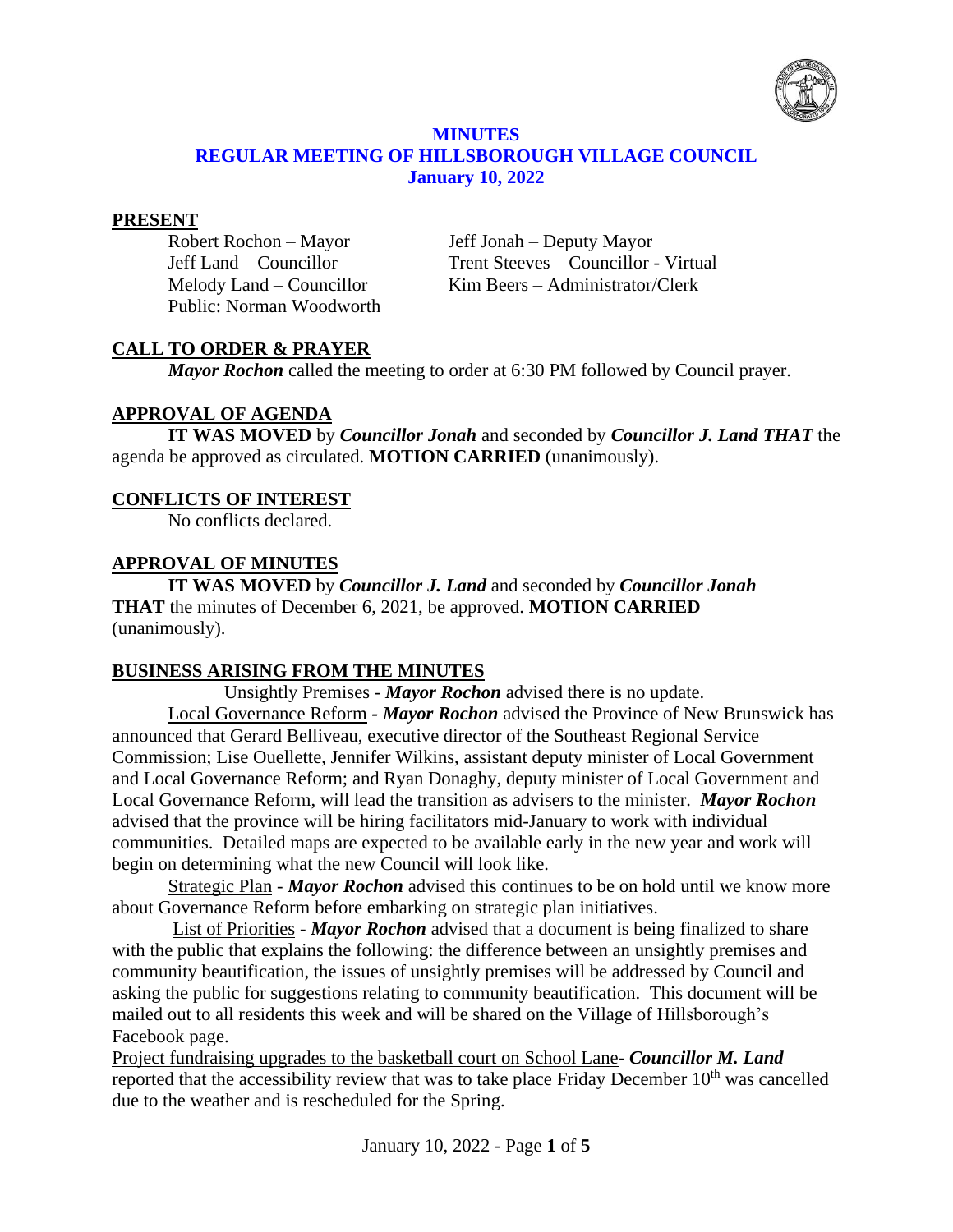

## **BUSINESS ARISING FROM THE MINUTES – cont'd**

Arena - *Mayor Rochon* advised that under the current health restrictions Fundy Blades and Minor Hockey teams aged 12+ and vaccinated are only able to practice.

Climate Change Adaptation Plan – *Mayor Rochon* advised that the stakeholder consultation meeting took place December 14 at the Hillsborough Kiwanis. A public engagement survey is being developed and will be made available to the public soon. *Mayor*  **Rochon** advised that a public consultation session is being planned but dependent on public health measures.

*Mayor Rochon* advised that the province of New Brunswick announced the release of NB flood hazard maps showing layered projections for the types of future weather events we could get and what flooding might look like.

Former railway property – *Mayor Rochon* advised we have received two pieces of correspondence in relation to this matter and will be discussed during our in-camera session.

Education for unsightly premises - *Mayor Rochon* advised that Maritime Enforcement Services issued a number of letters to residents asking them to clean up their properties.

Economic development committee - *Mayor Rochon* advised he will be organizing a meeting with the committee in the next month or so (possibly virtual due to Covid-19).

Artisan Buildings– *Mayor Rochon* advised that the buildings will probably not be completed until Spring.

Funding for asset management – *Mayor Rochon* advised that the funding for asset management is in the queue for consideration and it looks like it'll be a few more months before we hear.

Budget – *Mayor Rochon* advised that the 2022 budget for general operating and utility budgets were approved by the Department of Environment and Local Government.

Signage for Hillsborough Arena – *Councillor J. Land* reported that he will be measuring what is there this week.

Security cameras and sound/video –*Councillor Steeves* received information from a supplier with some different options, \$200.00 per camera, connects to Wi-Fi, solar powered, battery life is 2 years, and accessible through an app or computer. *Mayor Rochon* noted that this option is much more affordable than the first option that was received.

Feeding of deer – *Mayor Rochon* advised work is continuing on a revised animal control by-law and should be completed for consideration in time for the next regular Council meeting.

White Rock – Trail Development – *Mayor Rochon* advised that the President of CCT would like to meet with Council in January. All of Council confirmed their availability to meet Monday January 24<sup>th</sup>, at 6:30 pm for a closed session. The Administrator will contact CCT to confirm.

Queen's Platinum Jubilee – *Mayor Rochon* advised that at the last Council meeting *Councillor M. Land* read a letter on behalf of James Wilson regarding the Queen's Platinum Jubilee. Mr. Wilson's letter proposed the following ideas: 1. For every tree cut down on municipal property, two trees of a species native to Canada will be planted. 2. At least once per year review of green spaces. 3. Hold celebratory events to celebrate the Queen's jubilee.

**IT WAS MOVED** by *Councillor M. Land* and seconded by *Councillor Jonah* **THAT** at the request of Mr. James Wilson that the Village of Hillsborough will adopt a policy for every tree cut on municipal property, one tree of a species native to Canada will be planted in a suitable location and **THAT** the Village of Hillsborough will conduct a green space assessment bi-yearly to identify adequate and well-kept spaces. **MOTION CARRIED** (unanimously).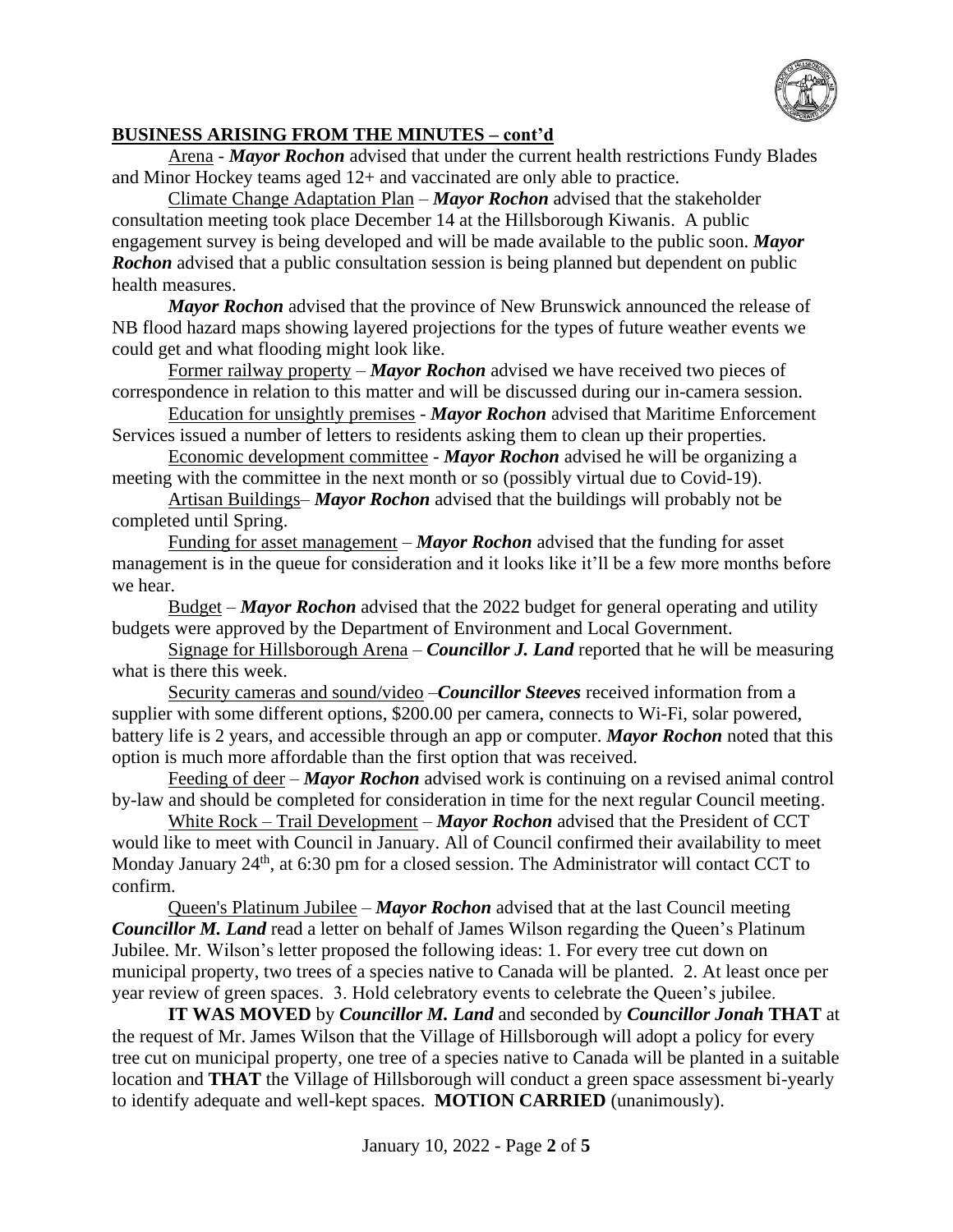

## **BUSINESS ARISING FROM THE MINUTES – cont'd**

Medavie Health Services – *Mayor Rochon* advised that Mr. Ronnie Allain, Eastern Regional Director of Medavie Health Services and a colleague is available to meet with Council in February to present the ambulance service delivery model. All of Council confirmed their availability to meet Wednesday February 16, at 6:30 pm for a Special Meeting.

## **NEW BUSINESS**

Maritime Enforcement Services – *Mayor Rochon* advised Council the Village's current contract with Maritime Enforcement Services is set to expire February 1, 2022. The Village was informed the cost of services for a one-year contract is increasing from \$70.00/hour to \$125.00/hour (plus HST). *Mayor Rochon* expressed concerns that it seems to take a lot of time to get a response from the agency and Council would like to see more of an aggressive approach when dealing with unsightly premises.

**IT WAS MOVED** by *Councillor J. Land* and seconded by *Councillor M. Land* **THAT WHEREAS** the agreement with Maritime By-Law Enforcement Services and the Village of Hillsborough expires February 1<sup>st</sup>, 2022.

**AND WHEREAS**, the cost of services for the term of this contract is \$125.00 (plus HST) per hour, paid at every accumulation of ten (10) hours.

**BE IT RESOLVED** that the municipality of the Village of Hillsborough wishes to renew the By-Law Enforcement Services Agreement with Maritime By-Law Enforcement Services commencing February 1, 2022, to February 1, 2023. **MOTION CARRIED** (unanimously).

All Terrain By-Law No. 56 – *Mayor Rochon* advised Council that the Dept. of Justice and Public Safety was in contact with the office advising us that current by-law #52 is not lawful due to the speed limit is contrary to the motor vehicle act and it should have been approved by the Minister before being in enacted by the municipality. The Administrator worked with Quad NB and the Dept. of Justice and Public Safety to create a new by-law which has been circulated. *Mayor Rochon* advised Council that current by-law #52 includes a provision that all-terrain vehicles may be driven from a point on Golf Club Road to Route 114 to allow access to the old railway diner location. Council discussed on whether this should remain in the new by-law due to the railway diner has since moved. Council discussed and the common consensus is they would like to see the provision of the above mentioned remain in the newly created by-law #56. Council agreed to re-visit by-law #56 later this evening or at another meeting.

Boys & Girls Club – *Mayor Rochon* advised that in December, Council was informed that the Board of Directors of the Riverview Boys & Girls Club are closing their Hillsborough Drop in. The Executive Director cited that the inability to raise funds primarily because of the pandemic is the reason for the closure.

## **MONTHLY EXPENSES PAID**

The Administrator advised that no expenses were paid in December.

## **WATER REPORT**

The Administrator advised Council that well #1 is currently not pumping and is at 27.84 meters, and well # 3 is not pumping and is at 52.12 meters.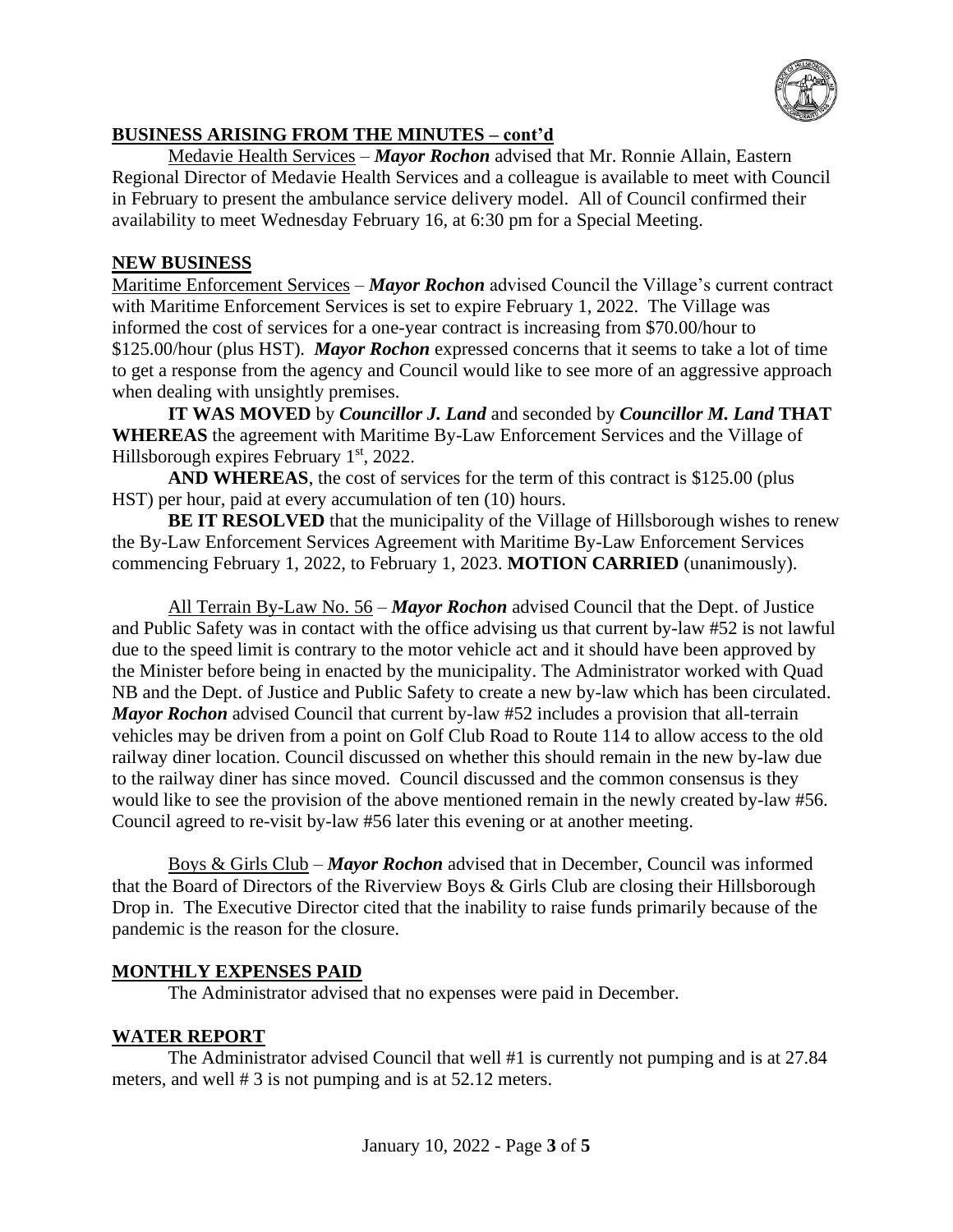

The Administrator received an email from the Department of Environment and Local Government requesting the Village's level of interest in conducting a well screening assessment to better understand our drinking water system's vulnerabilities to microbiological contamination. Based on results of water quality data submitted to DELG, as per the requirements of the Potable Water Regulation – Clean Water Act*,* the drinking water supply wells -well #1 and well #3 have been identified by the Department as being at high risk of being under the direct influence of surface water.

Groundwater Under the Direct Influence of Surface Water (GUDI) refers to groundwater sources where conditions are such that microbial pathogens are able to travel from the surface or nearby surface water to the groundwater source.

To assist the Village in identifying if the groundwater sources are GUDI or non-GUDI, the Department has established screening criteria to assess the potential for these drinking water supply well(s) for surface water influences. The information from the well screening will assist the Dept. in understanding the drinking water supply well(s) susceptibility to pathogens.

In addition, funding of 75% up to \$5,000 per drinking water supply well is currently available to the Village to conduct this work through the Environmental Trust Fund. The screening assessments must be conducted in accordance with the DELG GUDI Screening document and be carried out by a qualified Engineer or Geoscientist registered with the Association of Professional Engineers and Geoscientists of New Brunswick (APEGNB).

It is important to note that applications should be submitted soon, and the work must be completed and invoiced by March 31, 2022.

The Administrator reached out to Englobe and requested a proposal to do this work, which was received today. To screen both well #1 and well #3 the price is \$8,200.00. We are  $100\%$  certain that well #1 is a GUDI well.

The Administrator reached out to Englobe requesting the following clarification:

- 1. If the village were to proceed with the ETF application and went ahead with this proposal what is the benefit of the study? Besides knowing if the well is considered GUDI or not.
- 2. If well #3 is deemed GUDI than what?
- 3. Requested an updated fee summary (reflecting one well well #3)?

Council discussed and the common census was to wait for a reply from Englobe to the questions asked. The Administrator will circulate the response to Council once received.

## **LETTERS AND OTHER BUSINESS**

The Administrator advised Council that there was one building permit issued in December for a new accessory building, valued at \$4,968.00.

The Administrator received an email from the Canadian National Autism Foundation requesting \$150.00 for a business size ad in the 2022 Awareness Activity Book, which provides information and resources to families of people with autism and promoting autism awareness. Council declined at this time.

The Administrator advised Council that minimum wage is increasing by one-dollar effective April 1, 2022, to \$12.75/hour and again October 1, 2022, by one-dollar to 13.75/hour.

The Administrator advised Council a thank you card was received December 19, 2021, from the Shepody Food Bank thanking the Village of Hillsborough for the donation in memory Kenny Sanford.

The Administrator advised the next regular Council meeting is February 7, 2022.